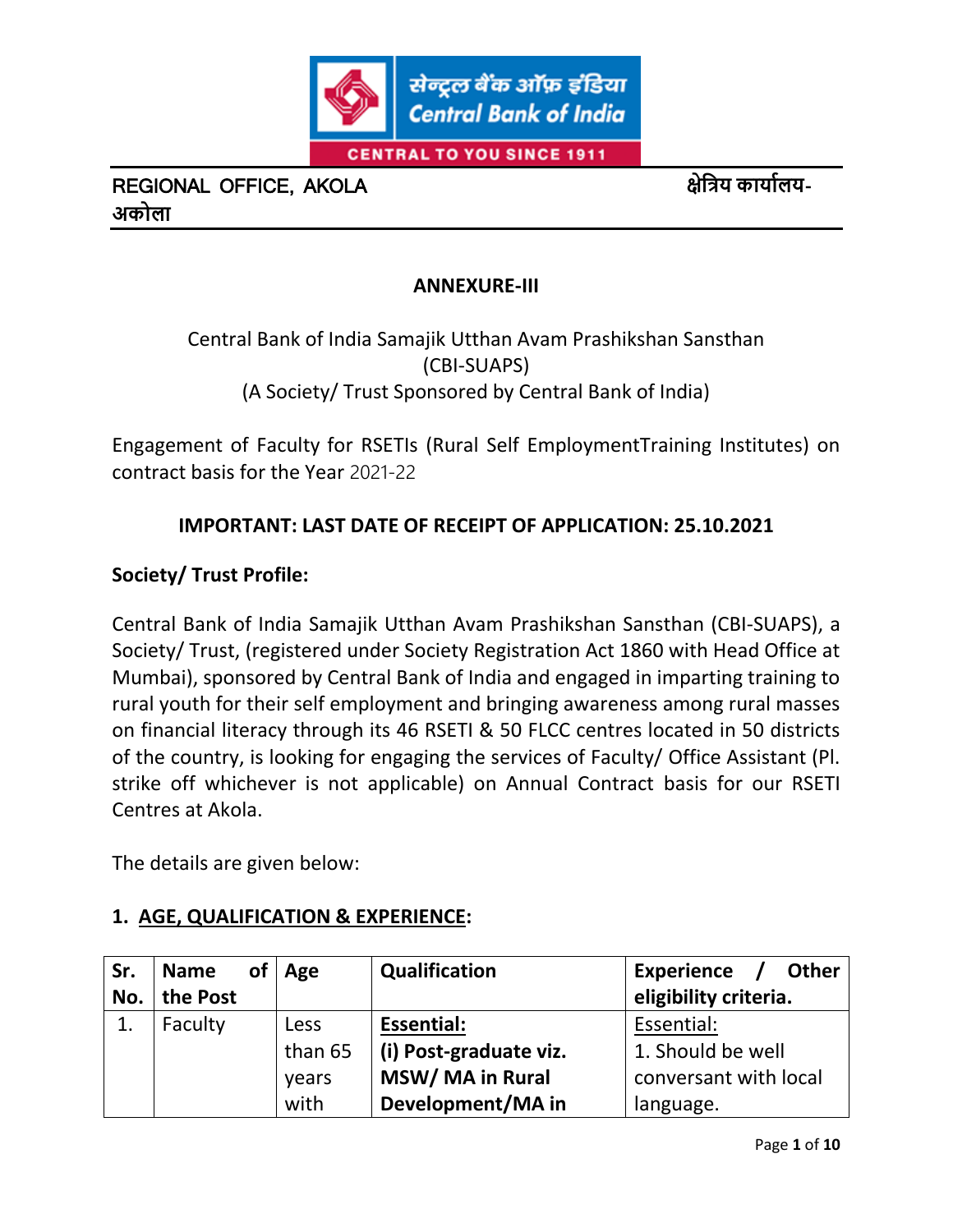

सेन्ट्रल बैंक ऑफ़ इंडिया **Central Bank of India** 

**CENTRAL TO YOU SINCE 1911** 

## REGIONAL OFFICE, AKOLA **क्षेत्रिय कायाालय-अकोला**

|  | sound         | Sociology/Psychology/BSc    |                          |
|--|---------------|-----------------------------|--------------------------|
|  | <b>Health</b> | (Agri.)/BA with B.Ed. etc.  | 2. Should be resident    |
|  |               | Shall have a flair for      | of the same State,       |
|  |               | teaching with Computer      | preferably same or       |
|  |               | knowledge.                  | nearby                   |
|  |               | Desirable:**                | district/residing at the |
|  |               | Retd. Bank Official with    | head quarter of RSETI    |
|  |               | working experience as       | centre.                  |
|  |               | officer and candidate       |                          |
|  |               | having experience of        |                          |
|  |               | working as Faculty, Rural   |                          |
|  |               | Development with            |                          |
|  |               | qualification stated above, |                          |
|  |               | will get preference.        |                          |

**\*\* A Self attested copy of service certificate from the previous employer/experience of working as Faculty, Rural Development be submitted along-with the application. Original be produced at the time of interview.** 

### **2. CONTRACT PERIOD, AMOUNT AND OTHER TRAVELLING EXPENSES:**

The candidate shall be appointed on Contract basis for a period of one year. Renewal of contract may be considered at the sole discretion of Society/Trust and subject to satisfactory performance.

**No person employed elsewhere will be allowed to work on instant advertised post after being selected for the contractual engagement.**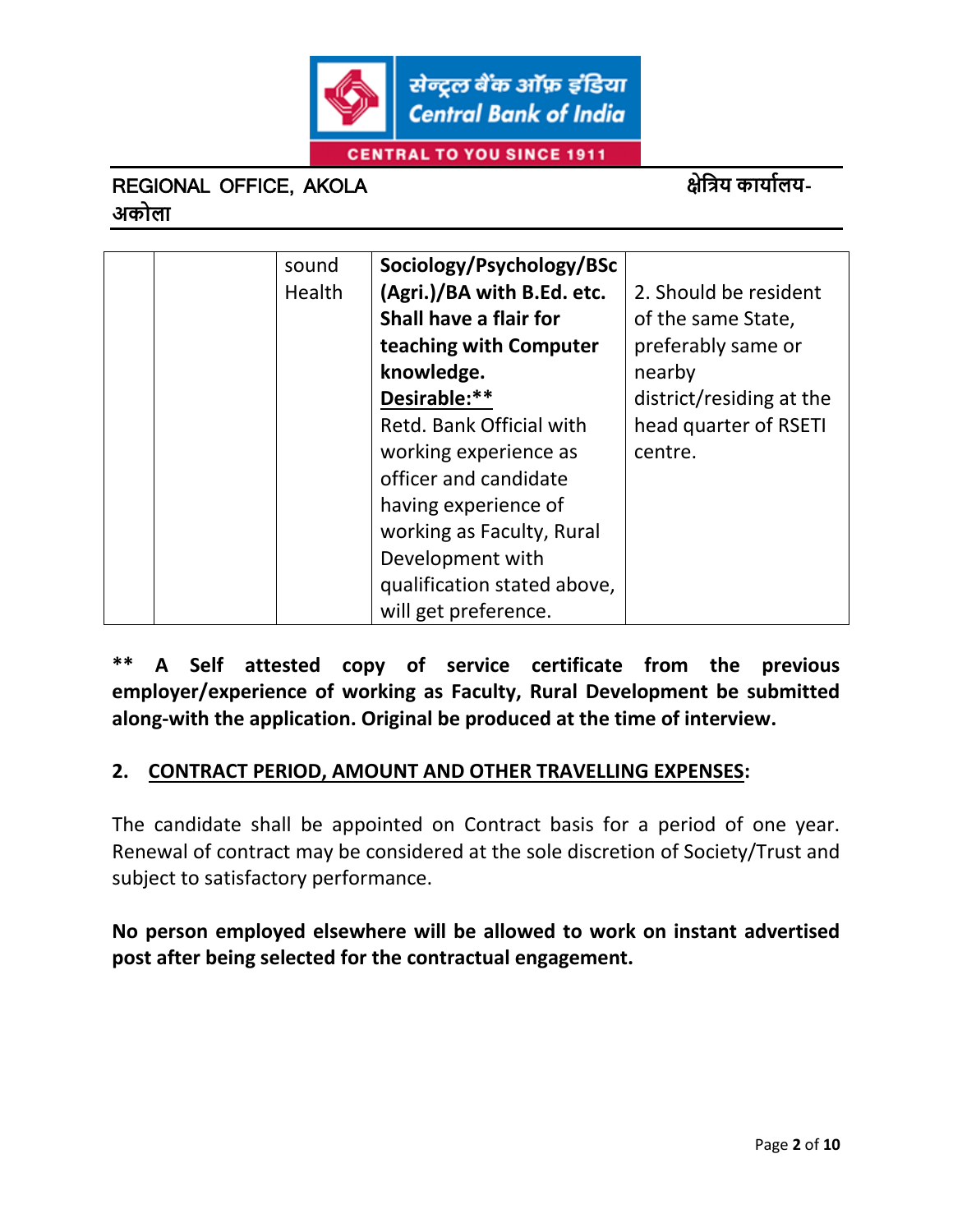

### **3. CONTRACT AMOUNT AND OTHER TRAVELLING EXPENSES:**

The contract amount shall be fixed at **Rs.20000/-** per month. No other allowance/benefit/payment/facility will be admissible.

#### **4. LEAVE:**

The candidates shall be entitled for 15 days leave per year with maximum of 02 days per month.

#### **5. JOB PROFILE:**

#### **For Faculty:**

The functioning of the Faculty shall be broadly to assist the Director in conducting Training and Awareness Programmes, Generation of Application & Selection of Candidate, Preparation of Annual Action Plan, Logistics for Training Programme, Handling Sessions, Preparation of Notes and similar other activities of the centre.

#### **6. SELECTION PROCEDURE:**

The eligible candidates will be called for personal interview and the decision of the Society/Trust in this regard shall be final.

#### **7. SUBMISSION OF APPLICATION:**

Eligible candidates have to submit their applications in the given format (Annexure). Last date for receipt of application is 25.10.2021**.** No applications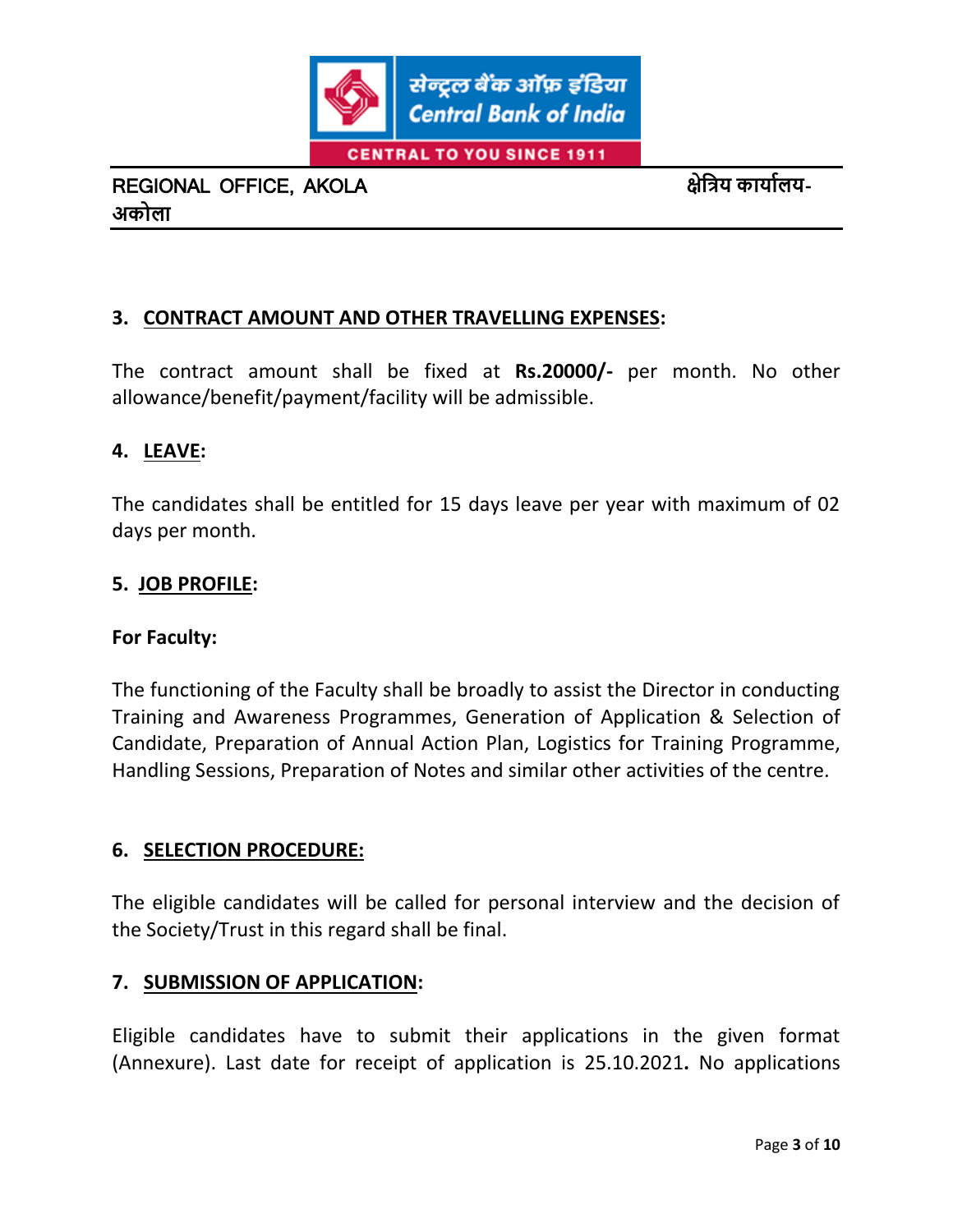

shall be entertained beyond the stipulated date. Incomplete applications will be rejected.

Address the application, Subscribing "Application for the post of **Faculty** at RSETI centre, Akola on contract **for one year"** to Regional Manager/Chairman, Local Advisory Committee, Central Bank of India, Regional Office, Akola. (Mangesh" Mangal Karyalay, Aadarsh Colony, Akola – 444004 P.O. No. 20 Phone: 0724- 2401013)

### **8. APPLICATION FEE:**

There is no application fee prescribed.

### **9. GENERAL INSTRUCTIONS:**

While applying for the post, the applicant should ensure that he/ she fulfills the eligibility criteria and other norms mentioned above and that the particulars furnished are correct in all respects. In case it is detected at any stage of recruitment that a candidate does not fulfill the eligibility norms and/ or that he/ she has furnished any incorrect/ false information or has suppressed any material fact (s), his/ her candidature will automatically stand cancelled. If any of the above shortcoming(s) is/ are detected even after engagement, his/ her contractual engagement is liable to be terminated without any notice.

In case of suitable and deserving cases, any of the requirements and conditions of eligibility mentioned above, may be relaxed at the discretion of the Management of Society/ Trust. The Management of Society/ Trust reserves the right to fill or not to fill the above advertised position without assigning any reason thereof.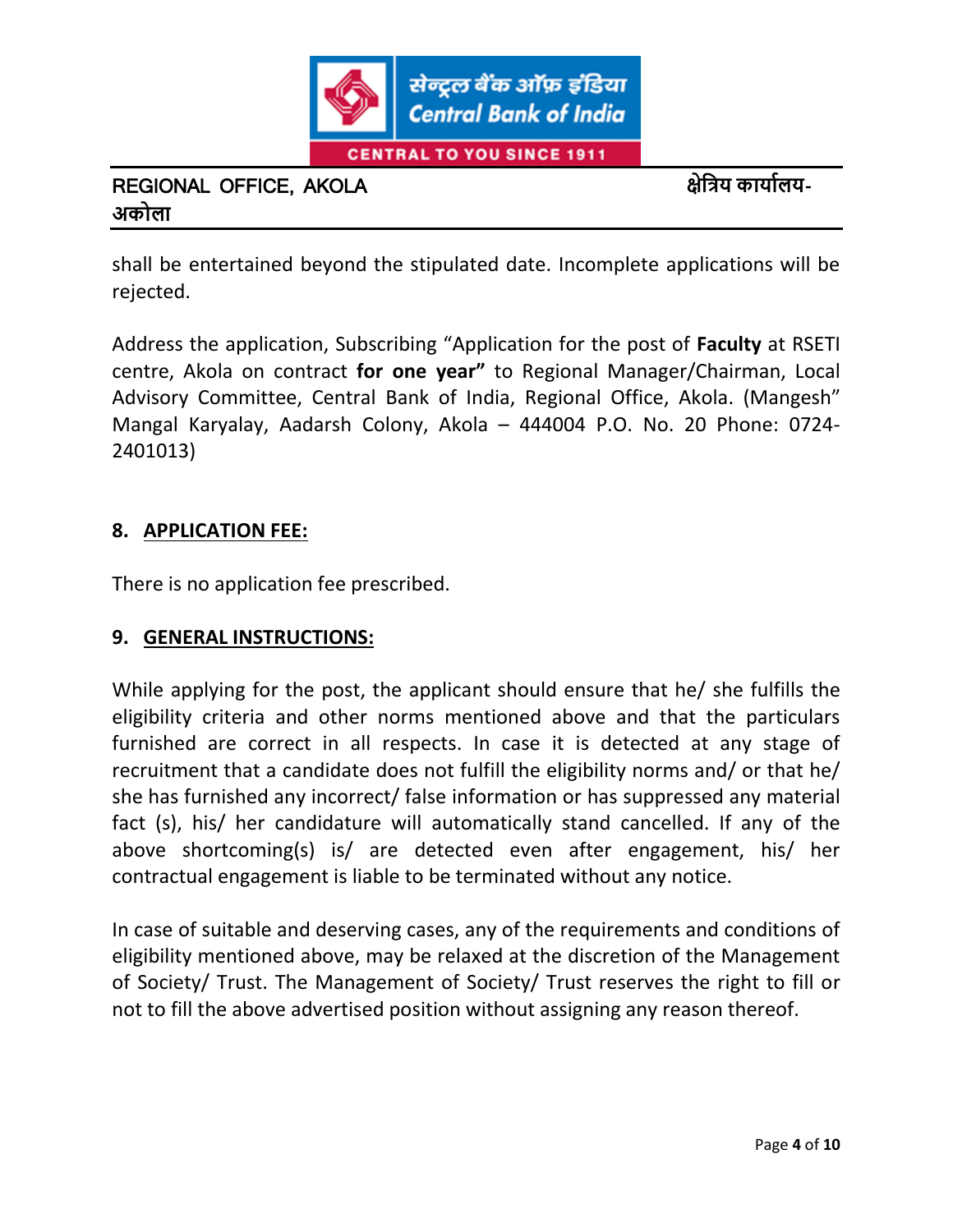

Mere admission of application against the advertisement and apparently fulfilling the criteria as prescribed in the advertisement would not bestow on him/ her right to be called for interview.

### **ANNEXURE-IV**

### **APPLICATION FOR THE POST OF FACULTY/OFFICE ASSISTANT OF RSETI ON CONTRACTUAL BASIS**

To Regional Manager/ Co-Chairman,DLRAC Central Bank of India,

\_\_\_\_\_\_\_\_\_\_\_\_\_\_\_\_\_\_\_\_\_\_, \_\_\_\_\_\_\_\_\_\_\_\_\_\_\_\_\_\_\_\_\_\_, \_\_\_\_\_\_\_\_\_\_\_\_\_\_\_\_\_\_\_\_\_\_.

Paste Passport size photograph

Please sign across the photograph

With reference to your advertisement on Bank's Website dated  $\qquad \qquad$  I, submit my application for the post of \_\_\_\_\_\_\_\_ in prescribed format as under:

| 1. | Name (In Full)                                              | ٠ |  |
|----|-------------------------------------------------------------|---|--|
| 2. | <b>Address For Correspondence</b>                           | ٠ |  |
| 3. | If Person With Disability:                                  |   |  |
|    | <b>Type Of Disability</b>                                   |   |  |
|    | Percentage Of Disability                                    | ٠ |  |
| 4. | Date Of Birth (As Per School<br><b>Leaving Certificate)</b> | ٠ |  |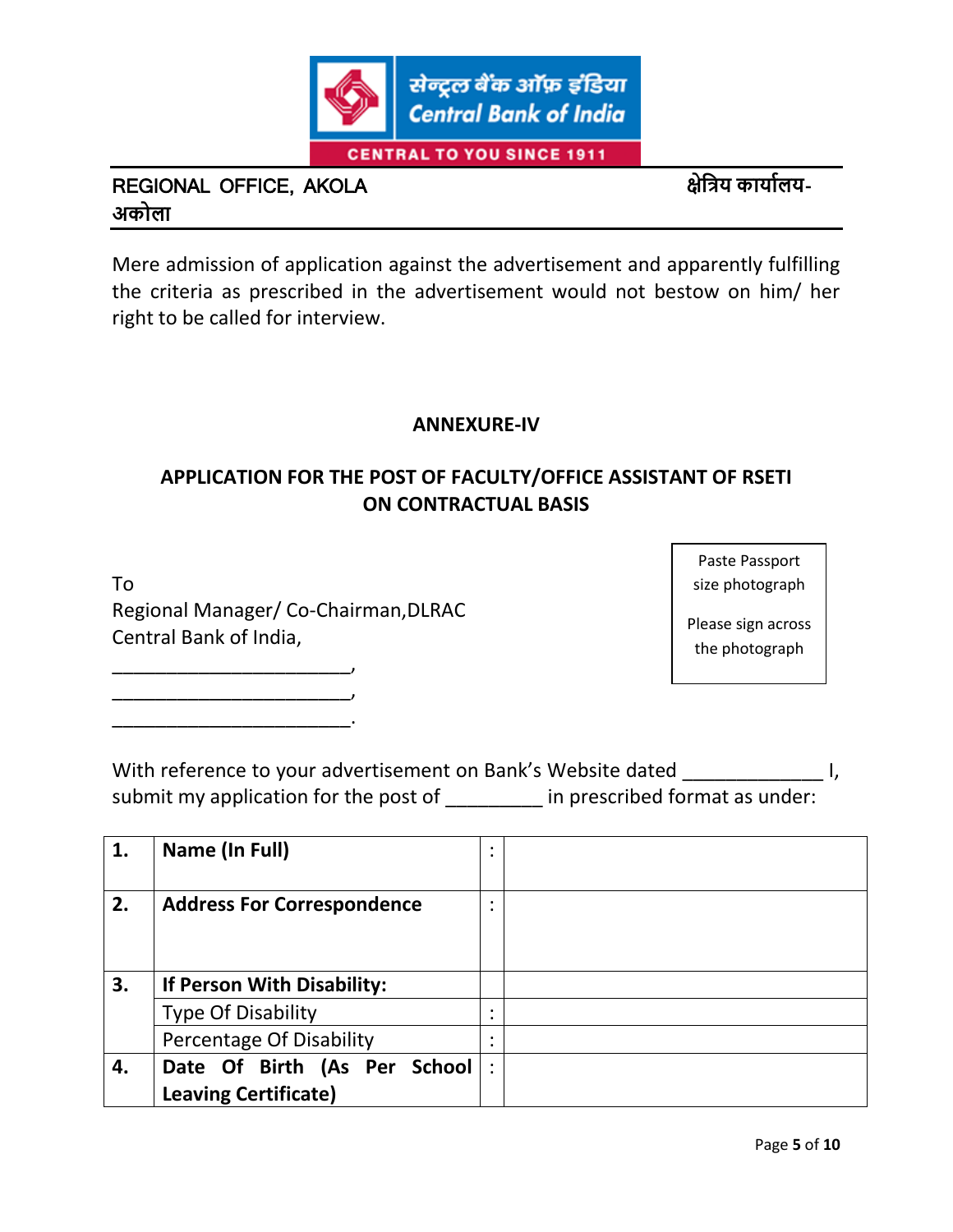

|     | Age In Completed Years As On | $\ddot{\cdot}$         |  |
|-----|------------------------------|------------------------|--|
| 5.  | <b>Contact Details:</b>      |                        |  |
|     | Mobile No.                   | $\bullet$              |  |
|     | Landline No.                 | ٠<br>$\bullet$         |  |
|     | E-Mail ID                    | ٠<br>$\bullet$         |  |
| 6.  | Gender                       | $\bullet$<br>$\bullet$ |  |
| 7.  | <b>Nationality</b>           | $\bullet$              |  |
| 8.  | <b>Religion</b>              | ٠<br>$\bullet$         |  |
| 9.  | <b>Marital Status</b>        | ٠                      |  |
| 10. | Father's/ Husband's Name     | $\bullet$<br>$\bullet$ |  |
| 11. | <b>Permanent Address:</b>    | ٠<br>$\bullet$         |  |

### **12. EDUCATIONAL QUALIFICATION**:

| Qualification         | <b>Details</b><br>(SSC/HSC<br>$(10+2)/B.A/$<br><b>B. Sc. / M.A</b><br>M. Sc.<br>Etc.) | <b>Board</b><br><b>University</b> | <b>Full</b><br><b>Time</b><br>Part-<br><b>Time</b> | Year of<br><b>Passing</b> | Subject | <b>Marks</b><br>(Rank if<br>any) |
|-----------------------|---------------------------------------------------------------------------------------|-----------------------------------|----------------------------------------------------|---------------------------|---------|----------------------------------|
| <b>SSC/HSC (10+2)</b> |                                                                                       |                                   |                                                    |                           |         |                                  |
| <b>Graduation</b>     |                                                                                       |                                   |                                                    |                           |         |                                  |
| Professional          |                                                                                       |                                   |                                                    |                           |         |                                  |
| Qualification         |                                                                                       |                                   |                                                    |                           |         |                                  |
| <b>Others</b>         |                                                                                       |                                   |                                                    |                           |         |                                  |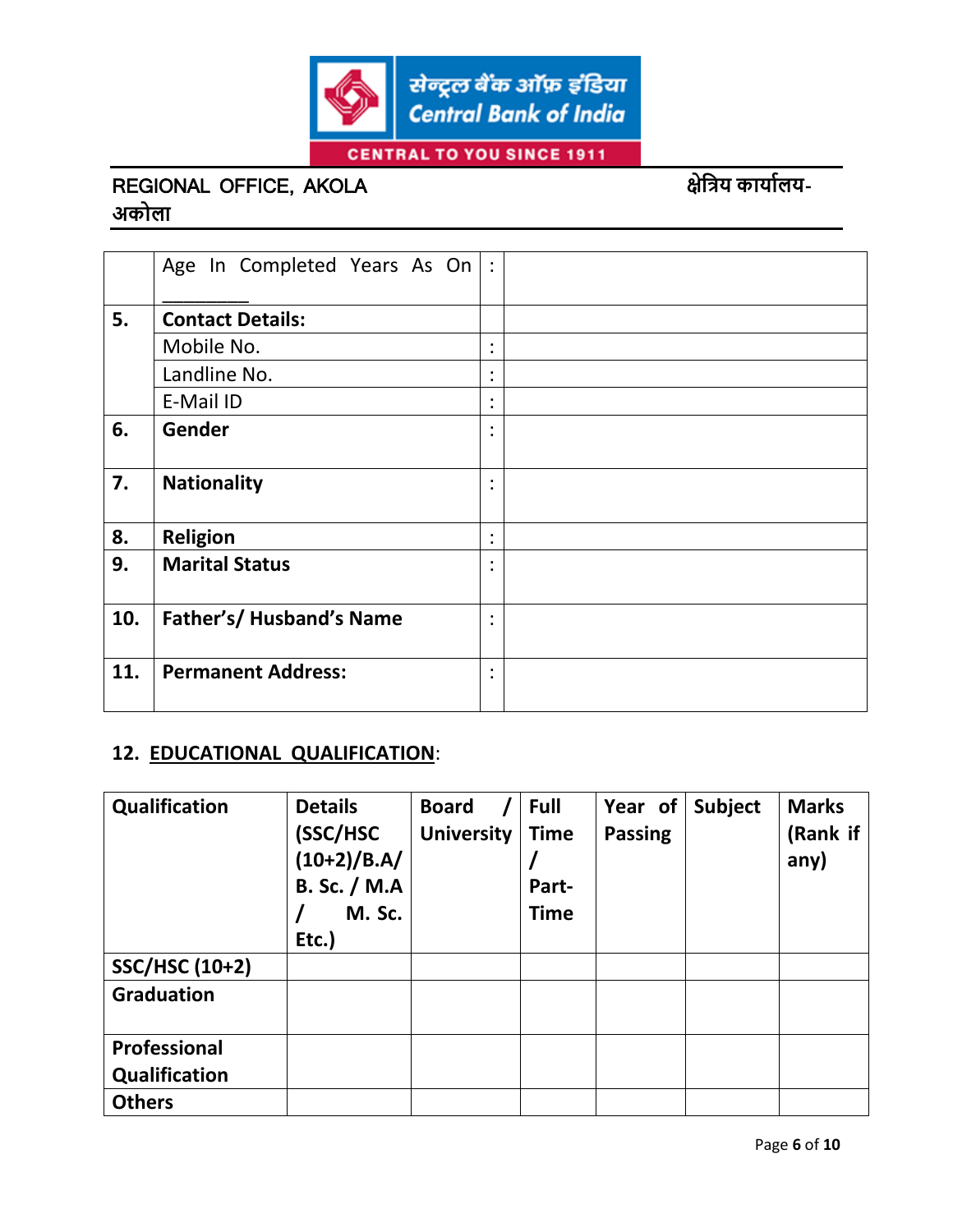

| Computer         |  |  |  |
|------------------|--|--|--|
| (Diploma/Degree/ |  |  |  |
| Certificate)     |  |  |  |

**Note:** Please attach copy of certificate**duly attested by self or any Gazetted officer.**

#### **13. For Faculty only:**

## **A. RELATIVE EXPERIENCE** (if any) \_\_\_\_\_\_\_\_\_\_\_ Total (in years) \_\_\_\_\_\_\_\_\_\_\_\_\_\_\_\_\_\_\_.

| Sr.<br>No. | Institution | <b>Designation   Duration</b> | From<br>To | <b>Responsibilities   Achievements</b> |  |
|------------|-------------|-------------------------------|------------|----------------------------------------|--|
|            |             |                               |            |                                        |  |
|            |             |                               |            |                                        |  |
|            |             |                               |            |                                        |  |
|            |             |                               |            |                                        |  |

#### **B. For retired Officials:**

| Retired on VRS/ superannuation              | ٠ |        |
|---------------------------------------------|---|--------|
|                                             |   |        |
| Name of the organization from which         |   |        |
| retired                                     |   |        |
| Date of retirement                          | ٠ |        |
| Total years of service                      | ٠ | Years. |
| Out of which as an officer in organization/ | ٠ | Years. |
| rural development institution/ faculty in   |   |        |
| training centre.                            |   |        |
| No. Of years worked as rural branch         | ٠ | Years. |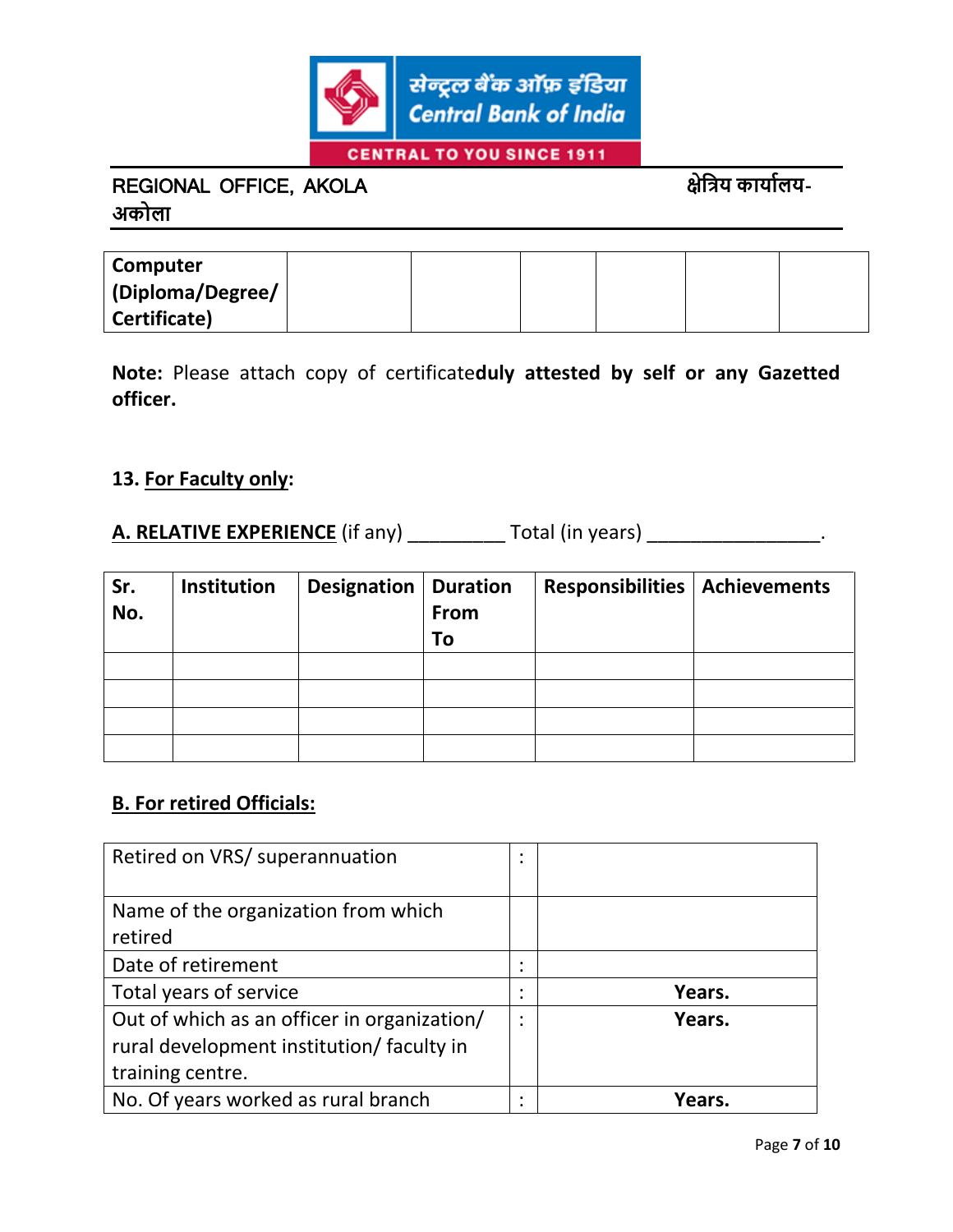

| managers/ field officer in case of bank's |  |
|-------------------------------------------|--|
| services.                                 |  |
| Date of issue of service certificate of   |  |
| previous employer                         |  |

**Note:** Attach **self-attested** copy of **service** certificate **of previous employer/ experience of Faculty, Rural Development from organization/ institutions concerned.**

| 14. | <b>Details of Present Employment</b> |                       |  |
|-----|--------------------------------------|-----------------------|--|
|     | a)                                   | Organization          |  |
|     | (b)                                  | <b>Full Address</b>   |  |
|     |                                      |                       |  |
|     |                                      |                       |  |
|     |                                      |                       |  |
|     | $\mathsf{C}\mathsf{)}$               | Position              |  |
|     | (d)                                  | Reporting to          |  |
|     | (e)                                  | Salary / Compensation |  |
|     |                                      | Presently drawn       |  |

**15. Brief details of experience in the Bank/other institution in respect of working in Rural Area as Rural Development In-Charge / Bank Official and Faculty in training centre. (for faculty only)**

**16. Significant Achievement (if any) in respect of above assignments (for faculty only):**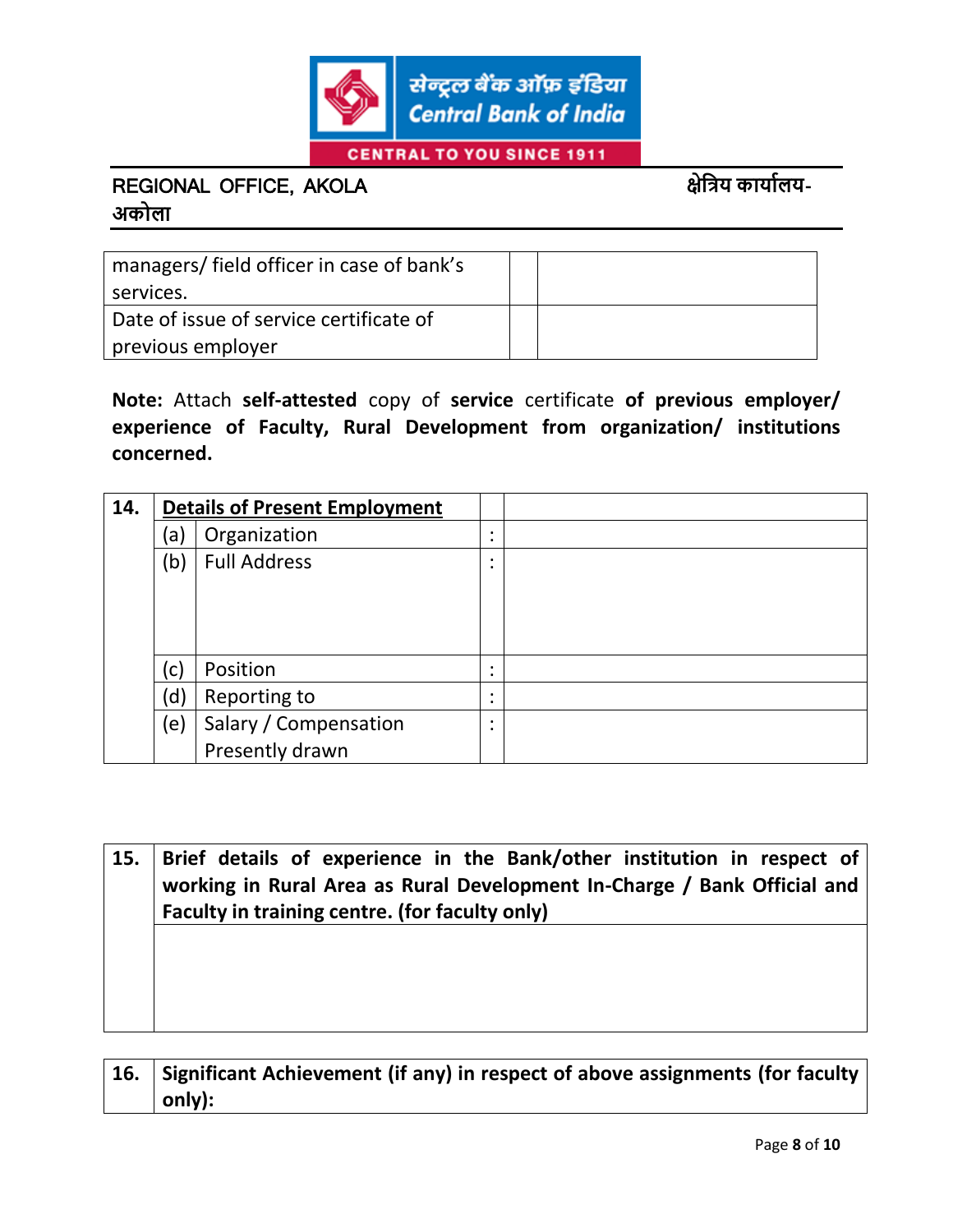

| 17. | <b>Name &amp; Address of two references:</b> |  |  |  |  |  |
|-----|----------------------------------------------|--|--|--|--|--|
|     | $\mathbf{1}$                                 |  |  |  |  |  |
|     |                                              |  |  |  |  |  |

### **DECLARATION:**

I hereby declare that the particulars furnished above are true and correct to the best of knowledge and belief and I understand that in the event of any information being found false or incorrect at any stage or not satisfying the eligibility criteria according to the requirements of the relative advertisement, my candidature/ appointment for the said post is liable to be cancelled/ terminated at any stage and if appointed, my service are liable to be terminated.

I hereby agree that any legal proceedings in respect of any matter of claims or disputes arising out of this application and/ or out of said advertisement can be instituted by me only at Mumbai and Courts/ Tribunals/ Forums at Mumbai and undertake to abide by all the terms and conditions mentioned in the advertisement displayed on Bank's website dated \_\_\_\_\_\_\_\_\_\_\_\_\_.

\_\_\_\_\_\_\_\_\_\_\_\_\_\_\_\_\_\_\_\_ (Signature of applicant)